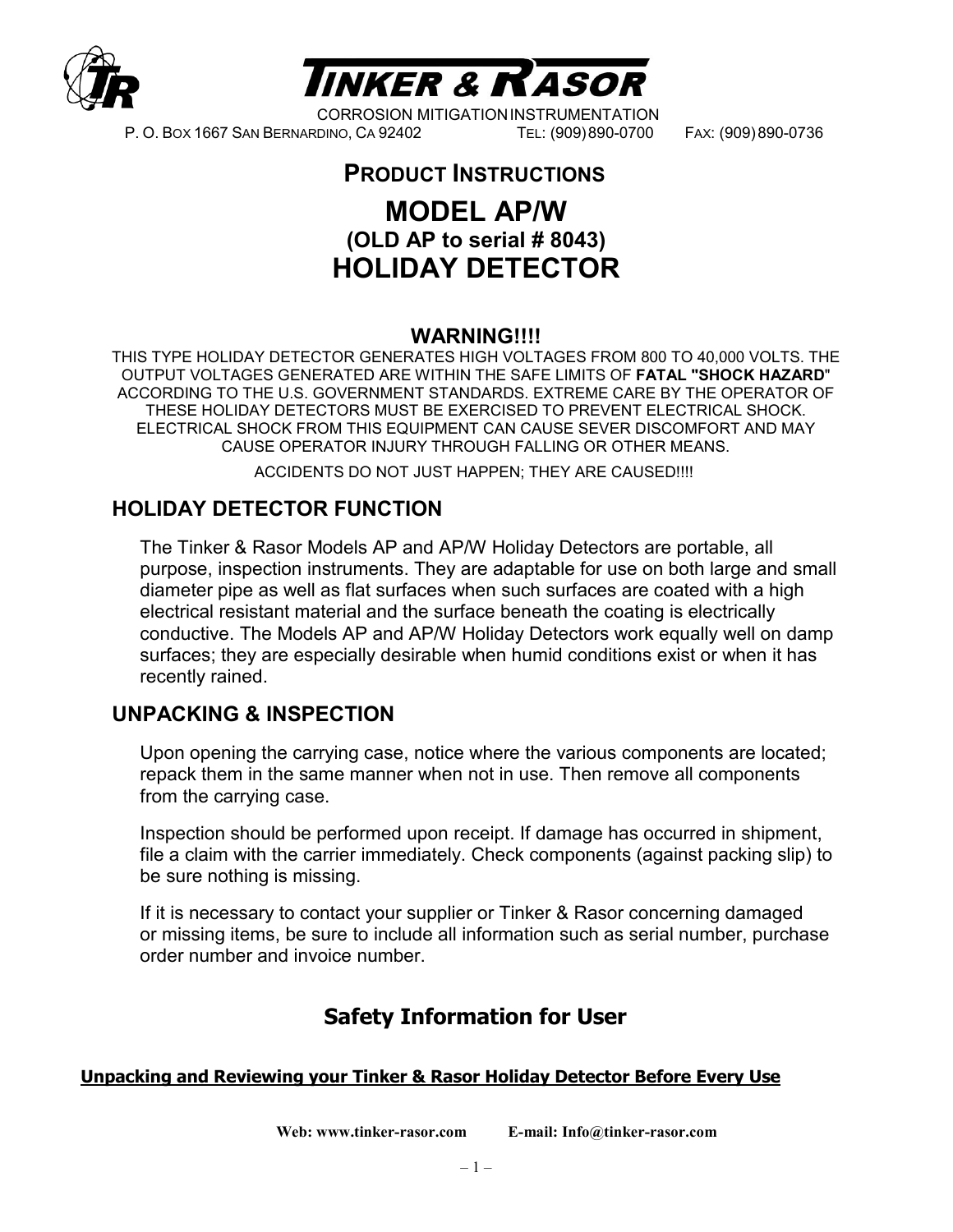



P. O. BOX 1667 SAN BERNARDINO, CA 92402 TEL: (909)890-0700 FAX: (909)890-0736

# **PRODUCT INSTRUCTIONS**

- Make certain the inside of the case is clear and dry.
- Inspect each component for damage, such as cables, instrument & wand handles.
- Make sure all of the electrodes are clean.
- Verify the unit is fully charged.
- Verify that the output voltage is correctly set to the coating manufacturers recommend inspection voltage.
- If manufacturers requirements are not stated, NACE International, SSPC or ASTM Standards can be followed.

#### AND……… **ALWAYS READ THE INSTRUCTIONS THROGHLY PRIOR TO USING ANY TEST EQUIPMENT!**

#### WARNING! This is a HIGH VOLTAGE device capable of producing an electrical shock if not properly grounded and/or operated in accordance with the instructions and procedures prescribed in this manual!

#### **DANGER! IF YOU HAVE A PACEMAKER DO NOT USE THIS DEVICE.**

If you have a pacemaker, life critical electronic medical devices or any medical condition effected by High Voltage, DO NOT use this type of equipment. Only trained and responsible personnel should operate high voltage equipment. Alert all personnel nearby prior to testing and display warning signs. It is important to realize you are now using a high voltage, low energy holiday detector. Tinker & Rasor holiday detectors, APS & AP/W, are designed to generate between 800 to 35,000 volts, pulsating DC. While these voltages are high, the energy emitted is well within US, OSHA guidelines.<https://www.osap.org/page/GuideOSHA> Rubber or plastic gloves and non-conductive footwear can minimize potential shock. Keep in mind that the shock prevention effectiveness of the rubber or plastic glove and footwear is limited to the condition of their protective surface. Make sure your gloves and footwear are in good condition and have no holes or tears. Most Portable Holiday Detectors are limited to finding defects in nonconductive coating materials. Testing should ONLY be conducted clear of personnel not involved in the testing procedure. Personnel operating Holiday Detectors should always be aware of their environment and the safety limitations imposed by same. Operator should have an alert assistant, to ensure that all unauthorized personnel are kept clear of the testing area.

**DANGER!!!** Portable Holiday Detectors create an arc or spark. Use of a Portable Holiday Detector in or around combustible or flammable environments can result in an explosion. When operating in any potentially hazardous area, consult with the plant or site safety officer before proceeding with a holiday detection test in any potentially hazardous or suspect area.

**CAUTION! DO NOT USE AROUND SENSITIVE ELECTRONICS OR RADIO EQUIPMENT**. When "on" but not in use, Tinker & Rasor Pulse Type Holiday Detectors, APW and APS will generate radio frequency emissions which are within the limit defined by the Electromagnetic Compatibility Directive. Due to its method of operation however, the APW and APS Pulse Type Holiday Detector will generate broadband RF emissions when the unit is generating high voltage or when a spark is produced at the electrode. It is therefore recommended that the user does not activate the high voltage within the vicinity of sensitive electronics or radio equipment.

#### **DO NOT SHORTEN THE GROUND CABLE. NEVER TOUCH THE BARE GROUND WIRE WHEN THE DETECTOR IS TURNED ON.**

WARNING! USE CAUTION WHEN RAINING. If it is raining then there is a safety concern for the operator. Surface water on the sub straight is usually not conductive enough to transmit voltage, but almost any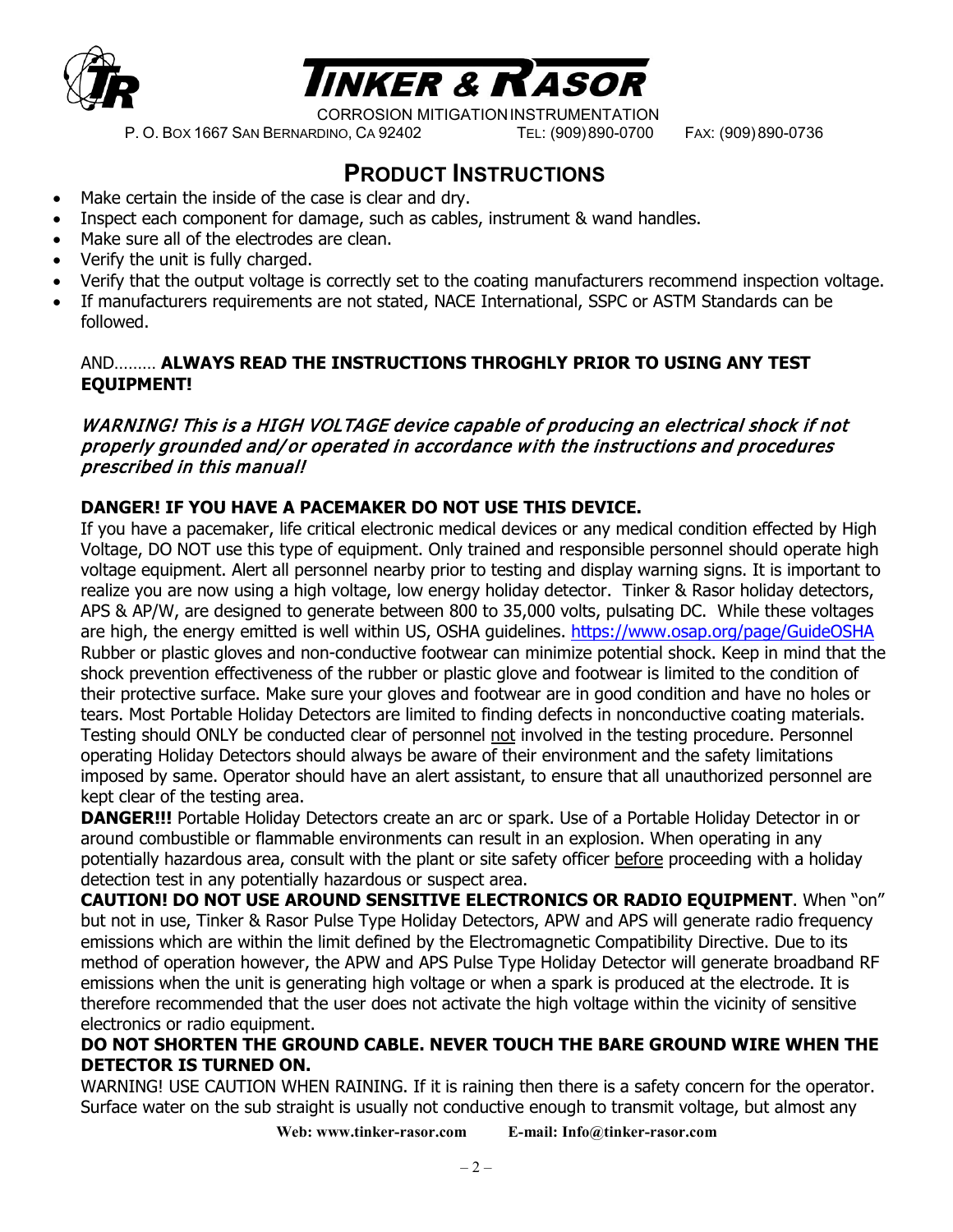



CORROSION MITIGATIONINSTRUMENTATION P. O. BOX 1667 SAN BERNARDINO, CA 92402 TEL: (909)890-0700 FAX: (909)890-0736

# **PRODUCT INSTRUCTIONS**

contaminant will cause water to become more conductive. If water covers the wand handle while connected to the APW Power-Pak or the APS Instrument, then the operator could become the return path for the high voltage. While the output voltage will cause harm to a healthy person, according to OSHA, your environment must be taken into consideration when operating this type of equipment. For example; if you are standing on top of a flag pole and receive a jolt of high voltage, it will most likely cause you to jump, and you will fall off the flag pole. Stay Alert, Stay Aware and Stay Alive. If it isn't raining, but the coating surface is wet, Tinker & Rasor Holiday Detectors are designed to minimize the effects of damp or wet coatings. In extreme cases, "ghost" holidays might be witnessed, should a continual path of water reach a holiday. If this continues, dry the sub straight and continue testing.

#### It is important to note that all accidents are preventable. Take caution when using Tinker & Rasor holiday detectors or any other high voltage test equipment.

## **CHECK-OUT INSTRUCTIONS**

Assure that Holiday Detector "ON/OFF" switch is in the "OFF" position.

Using the Battery Tester, insert test plug (on Battery Tester) into Holiday Detector "charge plug" receptacle. Observe LED light, if "ON" battery has sufficient charge to operate the detector. The battery tester is to be used only to test battery in case holiday detector does not operate properly. It is not designed to test the true condition nor the amount of charge left in the battery.

#### FOR MODEL AP HOLIDAY DETECTOR (ONLY)

- A. Turn output voltage selection switch (on Detector) to desired voltage. (Voltages are listed on the inside and outside of Detector back cover).
- B. Insert leather belt into slide loops on back of Detector if belt mounted method is to be used.
- C. Uncoil high voltage cable and plug the long connector (3" collar) into oneend of adapter and screw wand handle onto other end of adapter; plug the short connector (1-1/2" collar) into the Detector high voltage port.
- D. Assemble the desired electrode to the wand assembly and apply to thepipe, tank, or other structure to be inspected. An inspection electrode should always make intimate contact with the surface to be inspected.
- E. Turn "ON/OFF" switch to "ON" position. (Note: When the switch is "ON", a buzzing should be heard coming from the Detector).

#### FOR MODEL AP/W HOLIDAY DETECTOR (ONLY)

**Web: [www.tinker-rasor.com](http://www.tinker-rasor.com/) E-mail: [Info@tinker-rasor.com](mailto:Info@tinker-rasor.com)** A. Turn output voltage selection switch (on Detector) to desired voltage.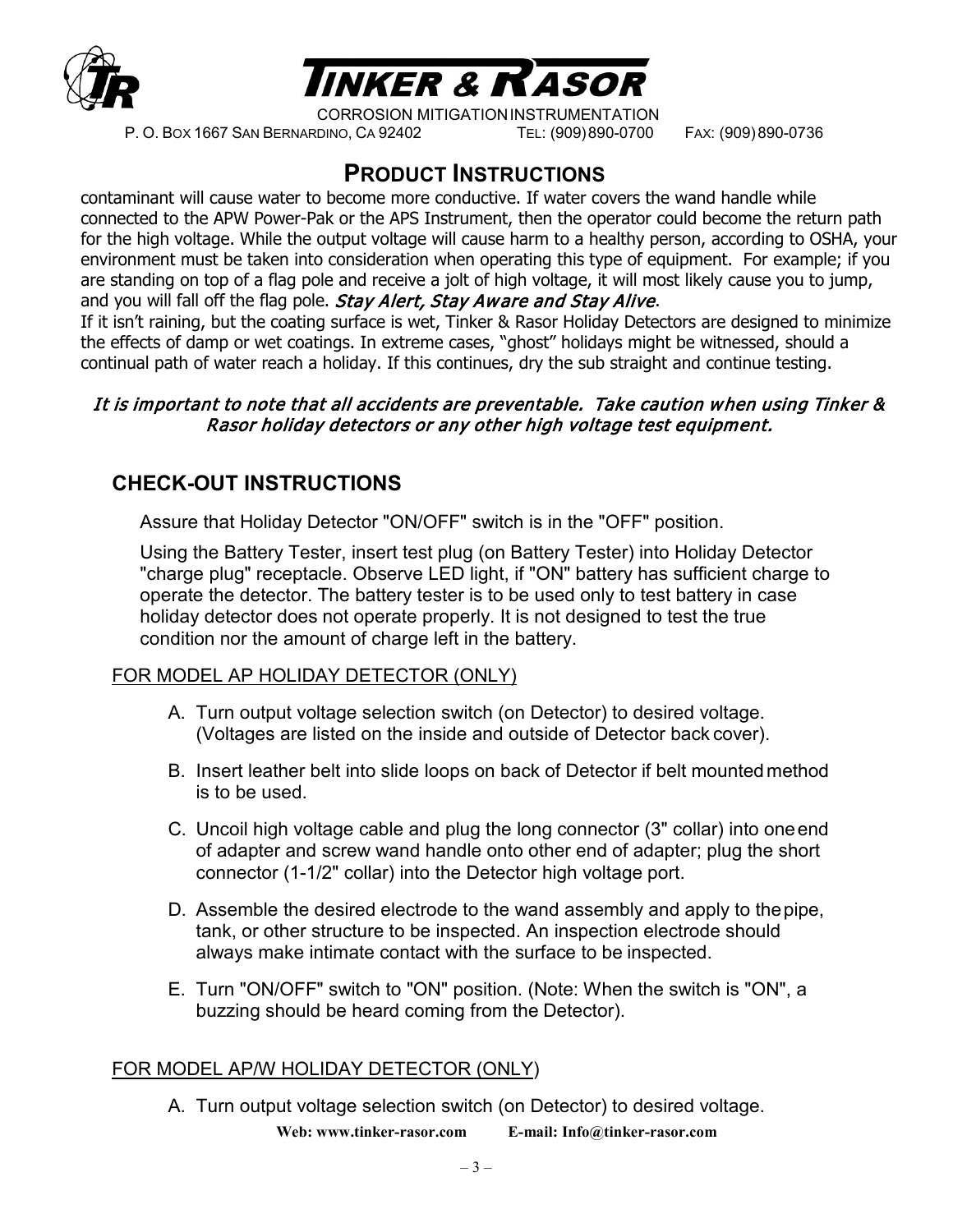



P. O. BOX 1667 SAN BERNARDINO, CA 92402 TEL: (909)890-0700 FAX: (909)890-0736

# **PRODUCT INSTRUCTIONS**

Voltages are listed on the individual PowerPak in ascending order, leftto right.

- B. Insert leather belt into slide loops on back of Detector if belt mounted method is used.
- C. Uncoil ground wire and plug connector end into Detector port marked "ground". (The ground wire will trail on bare earth).
- D. Attach wand to threaded, male end of PowerPak. Insert PowerPak cable (male connector) into female connector of PowerPak. Insert other end of PowerPak cable into "HighVoltage" port on Detector.

Note: Never turn the AP/W on without plugging in the "HIGH VOLTAGE" cable or unplug the cable while the unit is in the on position! Doing so will damage internal components.

- E. Assemble the desired electrode to the wand assembly and apply to the pipe, tank, or other structure to be inspected. An inspection electrode should always make intimate contact with the surface to be inspected.
- F. Turn "ON/OFF" switch to the "ON" position. (Note: When the switch is "ON",a buzzing sound may be heard coming from the Detector).
- G. The AP/W is now ready to operate.

## **OPERATING CONDITIONS**

The structure to be inspected should be clean and free of any debris.

The surface should be dry. Some moisture or heavy humidity should not effect the inspection.

The electrode used for the inspection should be suitable for the type of structure and the type of coating on the structure.

The exploring electrode must maintain intimate contact with the coating at all times. Coatings with significant "peaks and valleys", where the max. height and min. height of the coating is greater than 10 mils, may require a wire brush electrode, opposed to a coiled spring or flat conductive rubber electrode.

Do not use the holiday detector if the operator may be in contact with standing water on a surface of the structure (tanks, internal pipes, etc.)

It is not required that the operator wear any special equipment or clothing. It is recommended that the operator wear clothing suitable for field work, such as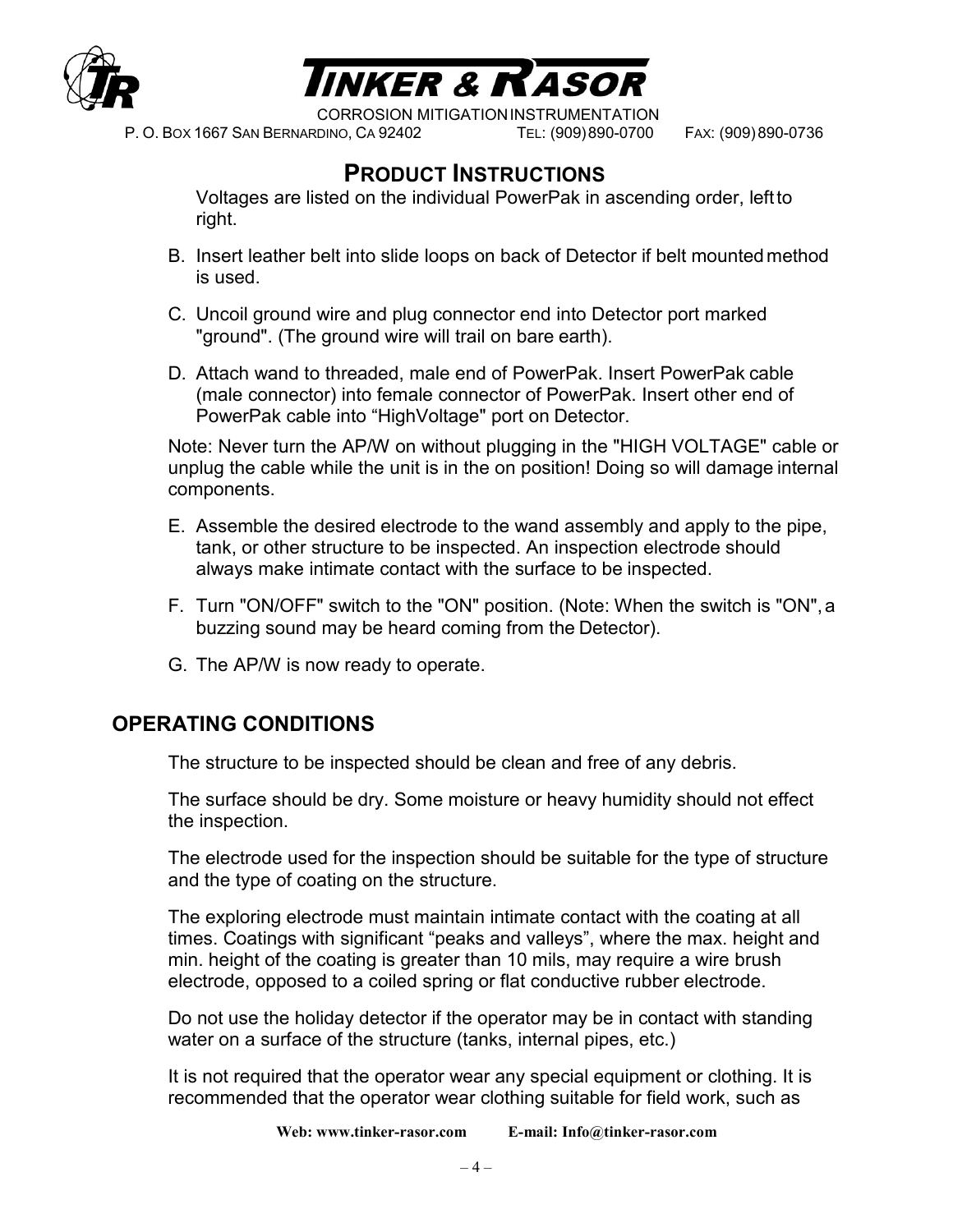



P. O. BOX 1667 SAN BERNARDINO, CA 92402 TEL: (909)890-0700 FAX: (909)890-0736

# **PRODUCT INSTRUCTIONS**

jeans or work pants, work shirt and work boots with non-conductive soles.

## **OPERATING METHODS**

- A. Grounding
	- 1. A good ground system will always give the best and mostreliable inspection.

The structure to be inspected must itself be grounded to earth at some point.

2. If individual joints of pipe are to be inspected which are notelectrically connected, each joint must be grounded.

#### B. Inspection Speed

Speed of the electrode travel over the inspection surface should be moderate. Moving the electrode at an excessive speed can result in a faulty inspection.

#### C. Operating Checks

- 1. Occasional checks of the Detector can be made if no holidays are being found. Move the inspection electrode to the coating's edge (where the bare conductive surface is); note that spark and signal should both occur.
- 2. If the signal does not sound when the spark jumps, the "ground return" resistance is exceptionally high. (Example: very dry soil or very large diameter pipe). To improve the "ground", make a direct connection between the structure under inspection and the Detector's ground wire. Remember, the structure itself must have a connection to earth ground, too.

## **ABOUT YOUR HOLIDAY DETECTOR**

A. Sensitivity Switch

The sensitivity of the Holiday Detector may be adjusted by turning the 4 position switch; access the switch with a screwdriver through the porthole located on the back panel in the belt recess. (See paragraph 6C).

B. Output Voltages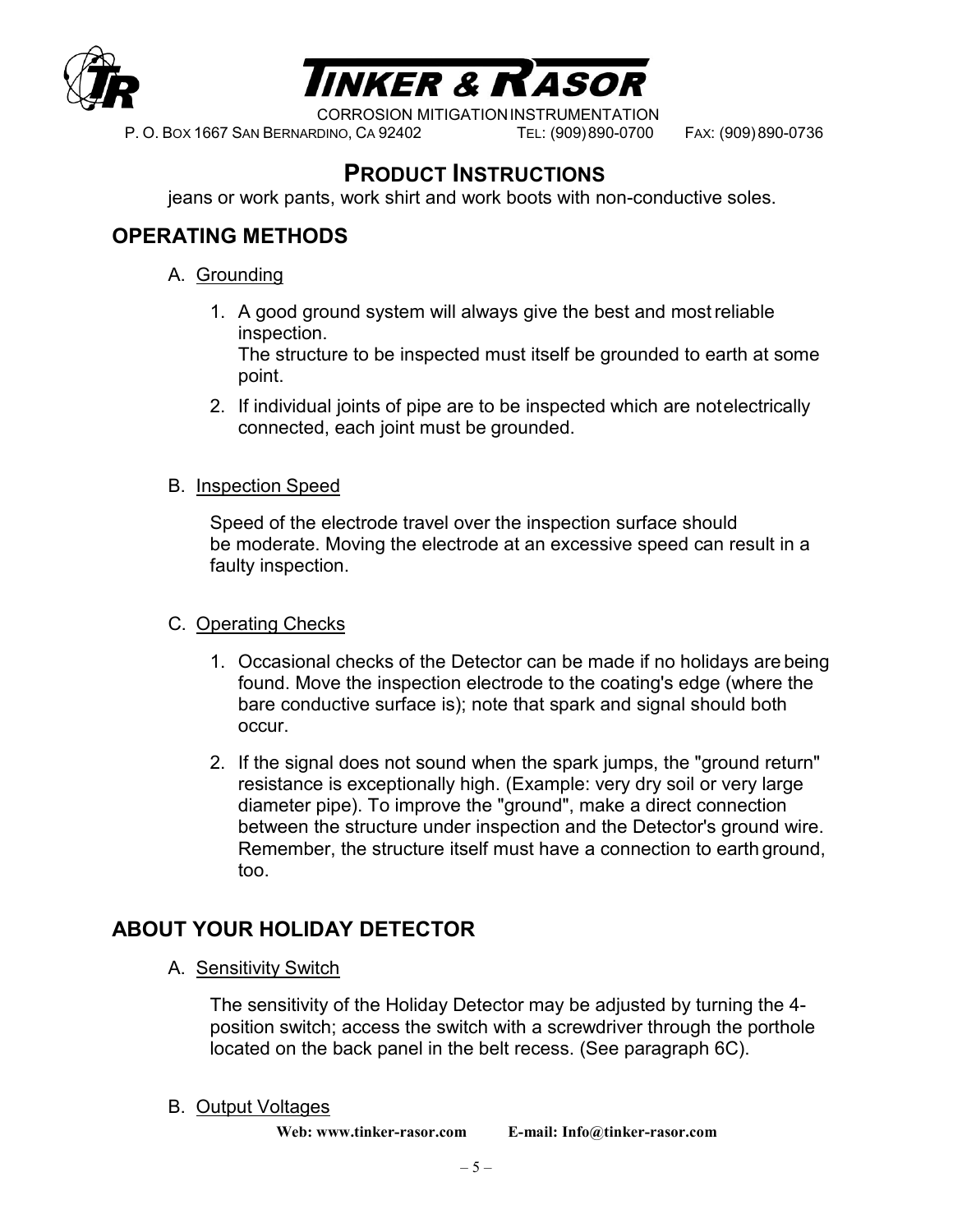



P. O. BOX 1667 SAN BERNARDINO, CA 92402 TEL: (909)890-0700 FAX: (909)890-0736

# **PRODUCT INSTRUCTIONS**

Output voltages are measured direct-connected, "open-circuit" using Tinker & Rasor Model "PRM" Peak Reading Voltmeter (calibrated).

**CAUTION**: Before disassembly of components, turn the "ON/OFF" switch to "OFF" position.

#### **INSTRUMENT SERVICING**

A. Cleaning

Keep instrument clean and dry. Clean instrument case with soft cloth dampened with kerosene, then wipe dry. Do not use solvents: (lacquer thinner, Methyl-Ethyl-Ketone, etc.)

- B. Voltage Output Checks
	- 1. Low output voltage:
		- a. Check position of voltage selector switch.
		- b. Check battery condition using Battery Tester. (See later comments on Battery).
		- c. Check for "parted" conductor in wand and ground wire(s).
	- 2. No Output Voltage:
		- a. Check battery condition using Battery Tester. (See later comments on Battery).
		- b. Check fuse located on printed circuit board inside instrument. If fuse is blown, look for shorted wire in primary circuit. Replace fuse with 2.0 amp fuse, type 3AG.
		- c. Check battery leads and the power switch for open circuit. Proper input current is .7 to .9 amperes.
- C. False Signal Indication Check
	- 1. Adjust 4-position rotary signal sensitivity switch through portholeprovided on back panel in the belt recess.
		- a. Electrical "load" conditions vary greatly through pipe sizes, coating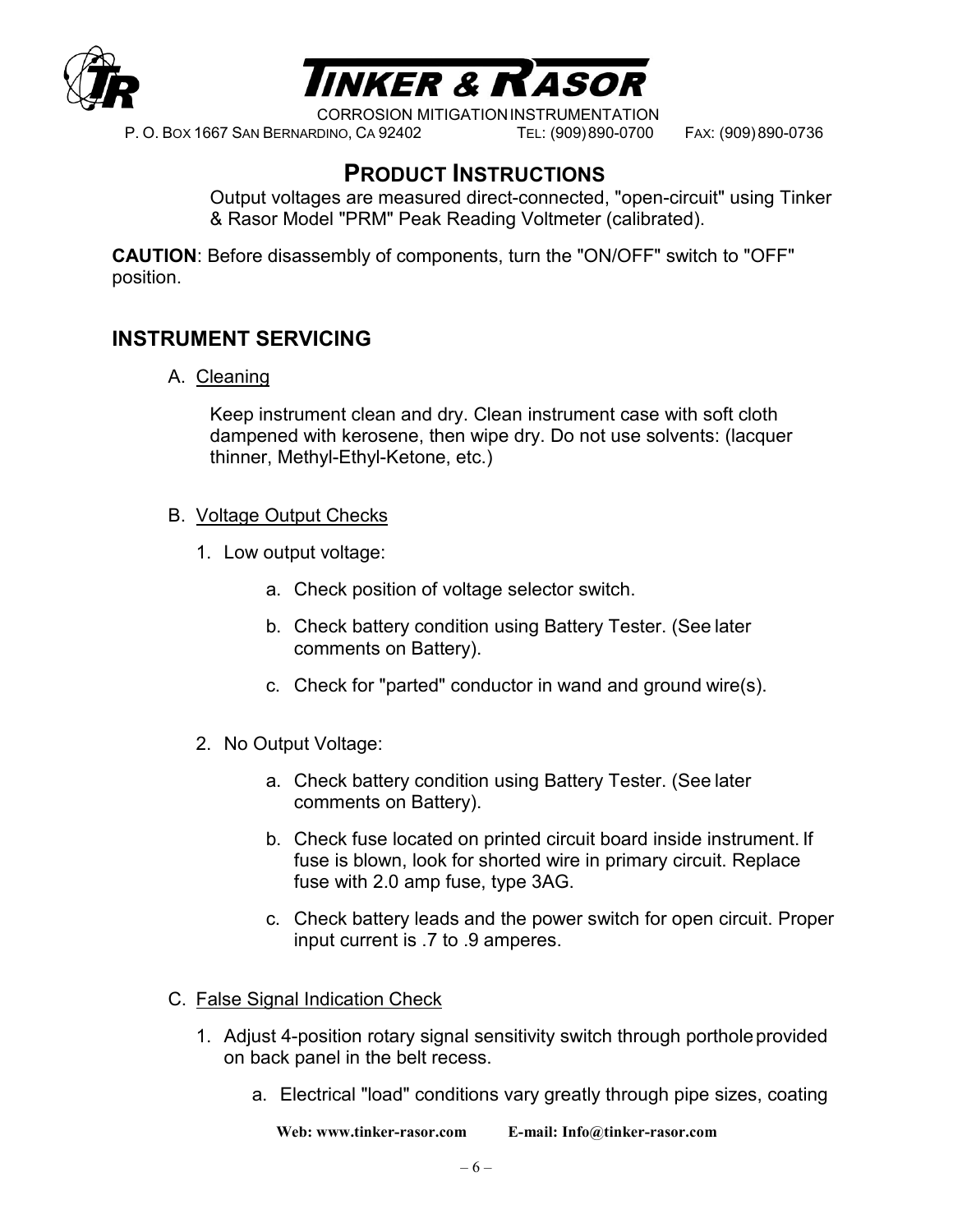



P. O. BOX 1667 SAN BERNARDINO, CA 92402 TEL: (909)890-0700 FAX: (909)890-0736

# **PRODUCT INSTRUCTIONS**

thickness and climatic conditions. The counter-clockwise position is the most "signal sensitive".

- b. Coated concrete pipes would use this position. In other cases, it is best to start out using position
- 2. or the next position in
	- a. clockwise direction.
	- b. check for "parted" conductor in wand and ground wire.
- D. No signal with Spark Discharge
	- 1. Check position of signal sensitivity switch.
	- 2. Read item 3 --C under "Instrument Servicing".
	- 3. Refer to paragraph on "Operating Checks".

#### **BATTERY CHARGING - CAUTION**

Place Holiday Detector "ON/OFF" Switch in "OFF" position while charging battery.

- A. Use only the Battery Charger provided (Part #031-005).
- B. Recharge battery in the instrument. Ventilation holes in front and back of instrument case should be kept open.
- C. Plug charger into polarized receptacle of instrument.

*Note: Battery cannot be tested or charged if instrument power switch is in the "ON" position.*

- D. Plug A.C. power cord into any 120 volt 60 Hz outlet..
- E. Charge battery for no more than 14 hours. 14 Hours is recommended only on completely discharged or new replacement batteries.
- F. Charge battery at temperatures above 45 degrees for best results.
- G. If charger pilot light "out": (indicates Charger is not operating).
	- 1. Check position of power switch.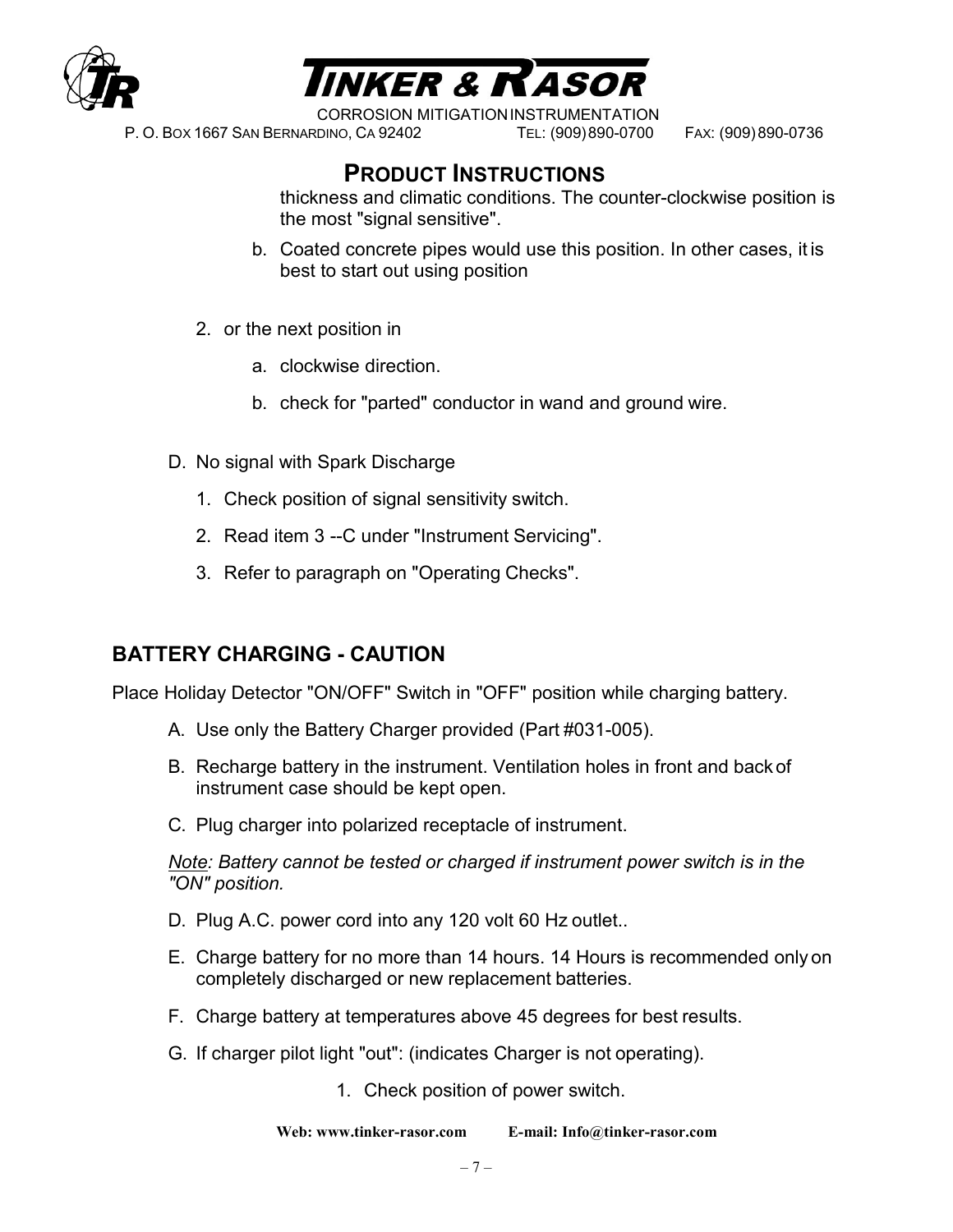

# **INKER & RASOR**

CORROSION MITIGATIONINSTRUMENTATION

P. O. BOX 1667 SAN BERNARDINO, CA 92402 TEL: (909)890-0700 FAX: (909)890-0736

# **PRODUCT INSTRUCTIONS**

- 2. Check for "shorted" battery cell(s).
- H. Disconnect charger from battery and A.C. outlet when not in use.

#### **BATTERY MAINTENANCE**

- A. When instrument fails to operate in normal manner, battery maybe fully discharged. Recharging before this happens can extend the useful life of the battery considerably.
- B. Store at normal room temperature when not in use.
- C. If battery has not been used for six month or more, discharge completely and recharge for 14 hours minimum.

*Note: If Holiday Detector fails to operate in normal manor, the first step is to test the battery condition.*

## **SHIPPING INSTRUCTIONS**

All instruments being returned for repair should be sent PREPAID to Tinker & Rasor address below:

> Tinker & Rasor 791 S. Waterman Ave San Bernardino, CA 92408

Include with shipment: Information on the nature of the problem, purchase order, serial number and return delivery address.

Immediate service is guaranteed!